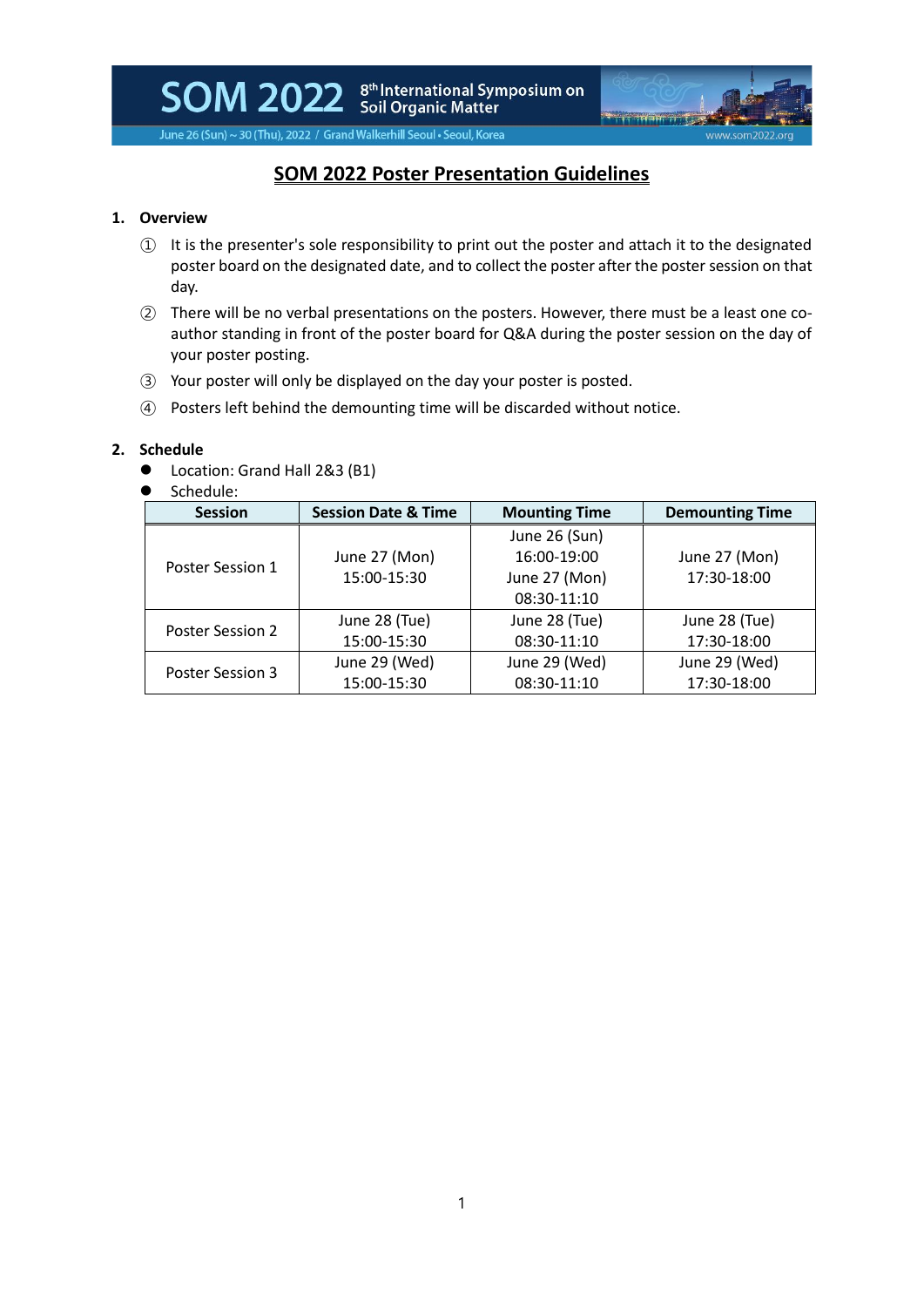# SOM 2022 Stil Drganic Matter<br>Soil Organic Matter

www.som2022.or

June 26 (Sun) ~ 30 (Thu), 2022 / Grand Walkerhill Seoul . Seoul, Korea

#### **3. Poster Preparation**



- ① Please prepare **a one-page English** poster with size of **900mm(w) x 1,200mm(h)**.
- ② On the top of the poster board, the board number, and the abstract number to be attached by date are posted.
- ③ Before attaching the poster, be sure to check the information on the top of the poster board and the date, board number, and abstract number that you were informed of.
- ④ Posters cannot be printed at the event venue, so be sure to print them out in advance and bring them with you.
- ⑤ Prepare texts and illustrations in a size that can be read from a distance of 2 meters.
- ⑥ Be sure to include the following information in large letters at the top of your poster.
	- Title
	- Authors' Names
	- Affiliation and Country
- ⑦ DO NOT write or draw on the poster board. Do NOT use nails, push pins, screws or any tools that may puncture the board.

#### **4. Poster Help Desk**

- ① During the poster mounting time, a 'poster help desk' will be installed near the entrance to the poster exhibition hall.
- ② Please attach the poster to the poster board using the items provided on the poster help desk.